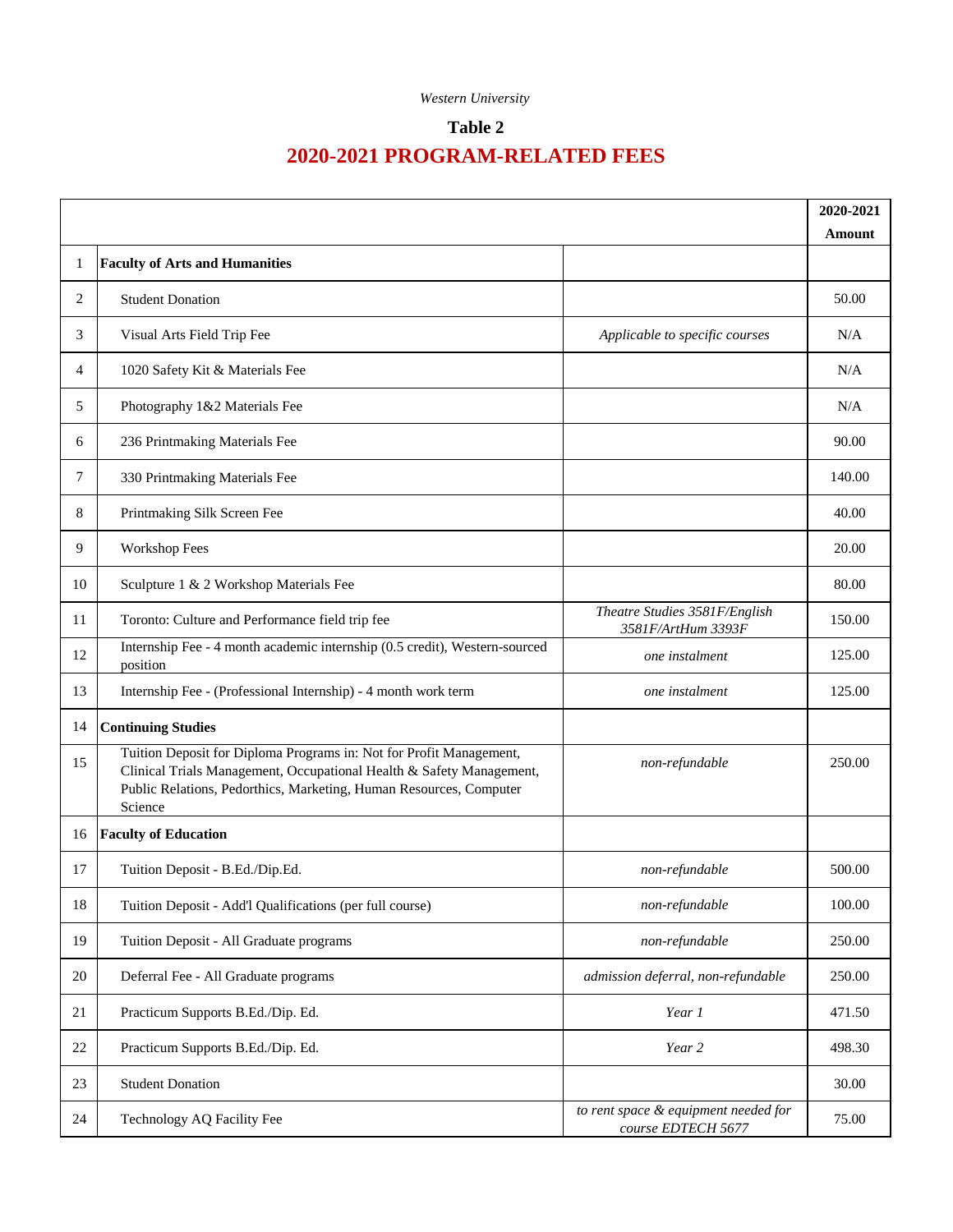## **Table 2**

|    |                                                                                                                                                          |                                | Amount   |
|----|----------------------------------------------------------------------------------------------------------------------------------------------------------|--------------------------------|----------|
| 25 | <b>Faculty of Engineering</b>                                                                                                                            |                                |          |
| 26 | Industry Internship Deposit                                                                                                                              | non-refundable                 | 100.00   |
| 27 | Summer Co-op Program Deposit                                                                                                                             | non-refundable                 | 100.00   |
| 28 | M.Eng Tuition Deposit                                                                                                                                    | non-refundable                 | 500.00   |
| 29 | <b>Student Donation</b>                                                                                                                                  |                                | 100.00   |
| 30 | Undergraduate Student Laboratory Endowment Fund                                                                                                          |                                | 50.00    |
| 31 | <b>Continuing Students: Entered Prior September 2020</b>                                                                                                 |                                |          |
| 32 | Industry Internship Program                                                                                                                              | Canadian                       | 2,049.00 |
| 33 | Industry Internship Program                                                                                                                              | <b>International</b>           | 6,649.17 |
| 34 | Summer Co-op Program                                                                                                                                     | Western sourced position       | 300.00   |
| 35 | Summer Co-op Program                                                                                                                                     | student sourced position       | 100.00   |
| 36 | New Students: Entering September 2020 (changing from Internship to Co-op Structure)                                                                      |                                |          |
| 37 | Co-op Program Application                                                                                                                                | non-refundable                 | 100.00   |
| 38 | Co-op Program                                                                                                                                            | Fee Per Term                   | 500.00   |
|    | <b>Exchange Programs</b>                                                                                                                                 |                                |          |
|    | For information on fees for the International Study Centre, please contact Western International at exchange@uwo.ca or<br>call (519) 661-2111 ext. 89309 |                                |          |
|    | Incoming Exchange, Fees Payable to Western:                                                                                                              |                                |          |
| 39 | • Full or half year: bus pass, Western One card, and UHIP for International Students                                                                     |                                |          |
|    | Outgoing Exchange, Fees Payable to Western:                                                                                                              |                                |          |
|    | • Full Year: full program tuition fees, USC health and dental plans                                                                                      |                                |          |
|    | • Half Year at Western: full program tuition fees, USC health plan and dental plans, bus pass, half of full-time ancillary fees                          |                                |          |
|    | Half Year not at Western: half of full-time tuition fees, USC health and dental plans                                                                    |                                |          |
| 40 | <b>School of Graduate and Postdoctoral Studies</b>                                                                                                       |                                |          |
| 41 | MLIS Co-op Placement                                                                                                                                     | Applicable to specific courses | 618.00   |
| 42 | PhDLIS Co-op Placement                                                                                                                                   | Applicable to specific courses | 618.00   |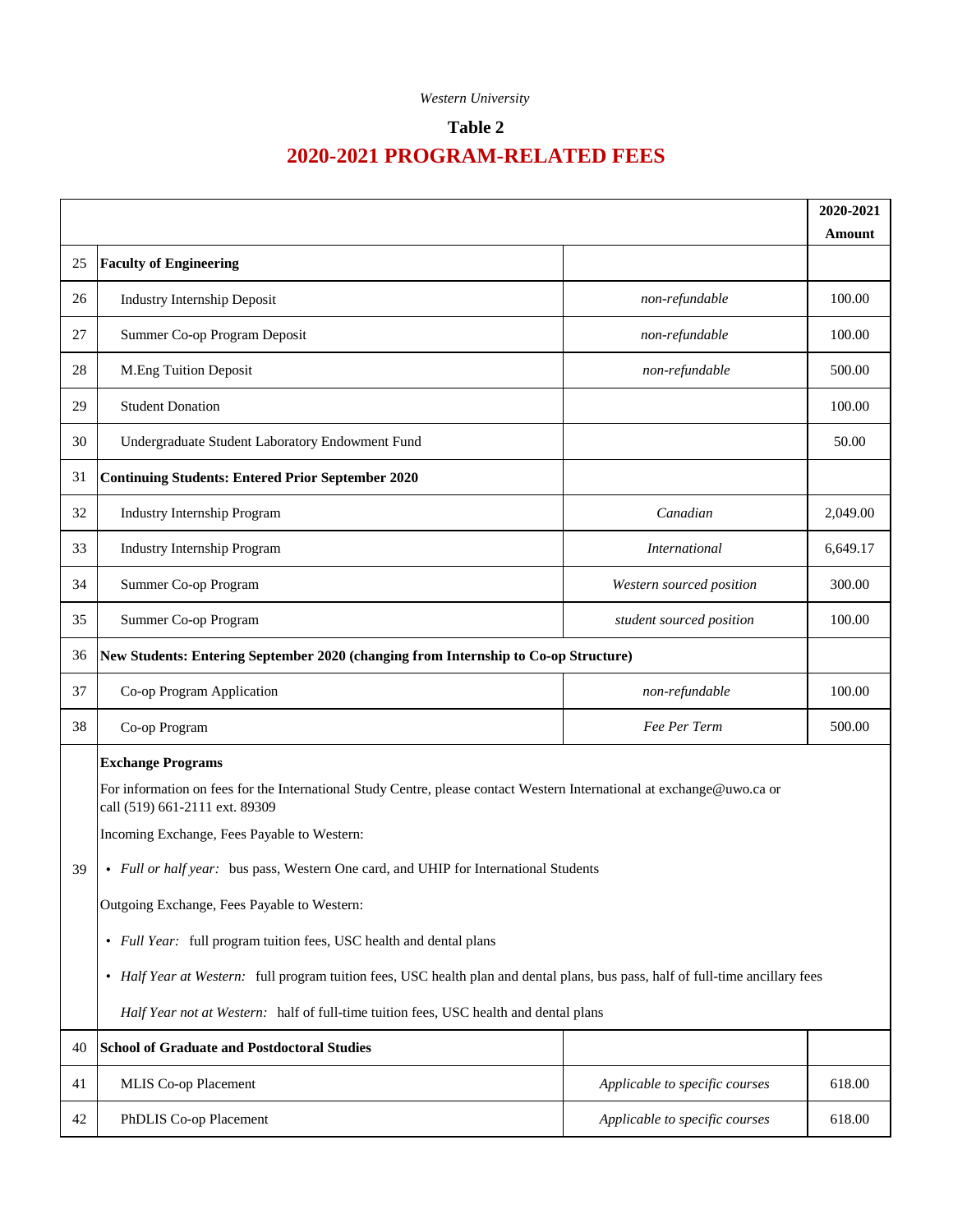## **Table 2**

|    |                                                                               |                                                                         | 2020-2021          |
|----|-------------------------------------------------------------------------------|-------------------------------------------------------------------------|--------------------|
| 43 | Physical Therapy MCISc Clinical Mentorship                                    |                                                                         | Amount<br>1,500.00 |
| 44 | Accelerated Masters in Geology                                                |                                                                         | 1,600.00           |
| 45 | Accelerated Masters in Geophysics                                             | field school course; refundable upon<br>successful completion of course | 1,600.00           |
| 46 | Master of Environment and Sustainability (MES)                                | placement costs                                                         | 2,600.00           |
| 47 | Master of Management of Applied Science Internship Fee                        | placement costs                                                         | 3,000.00           |
| 48 | Master of Data Analytics                                                      | placement costs                                                         | 3,000.00           |
| 49 | Faculty of Health Science (CSD, Nursing, OT, PT, Health Studies, Kinesiology) |                                                                         |                    |
| 50 | Graduate Professional Programs Tuition Deposit fee                            |                                                                         | 500.00             |
| 51 | <b>School of Health Studies</b>                                               |                                                                         |                    |
| 52 | Course fee: Aging Globally, Lessons from Scandinavia                          | optional                                                                | $2,500 - 3,500$    |
| 53 | Student Donation (Student Opportunity Fund)                                   |                                                                         | 100.00             |
| 54 | <b>School of Kinesiology</b>                                                  |                                                                         |                    |
| 55 | Holster Kit Fee                                                               | Applicable to specific courses                                          | 120.00             |
| 56 | Student Donation (Student Opportunity Fund)                                   |                                                                         | 100.00             |
| 57 | Loire Valley (France) Bicycle Tour (Kin 3300B)                                |                                                                         | 2,500.00           |
| 58 | Kinesiology - Taping supplies                                                 | optional, for students in Kinesiology<br>3336A/B only                   | 85.00              |
| 59 | Kinesiology - Tophat interactive learning tool                                | for students in Kinesiology 2032                                        | 30.00              |
| 60 | Kinesiology - Tophat interactive learning tool                                | for students in Kinesiology 2276 (new)                                  | 30.00              |
| 61 | Kinesiology - First responder certification training                          | for students in Kinesiology 4585                                        | 425.00             |
| 62 | <b>School of Kinesiology AND School of Health Studies</b>                     |                                                                         |                    |
| 63 | Internship fee: 4 month work term                                             | paid in one installment                                                 | 450.00             |
| 64 | Internship fee: 8 month work term                                             | paid in two installments                                                | 700.00             |
| 65 | Internship fee: 9-12 month work term                                          | paid in three installments                                              | 950.00             |
| 66 | Internship fee: 13-16 month work term                                         | paid in three installments                                              | 1,200.00           |
| 67 | <b>School of Nursing</b>                                                      |                                                                         |                    |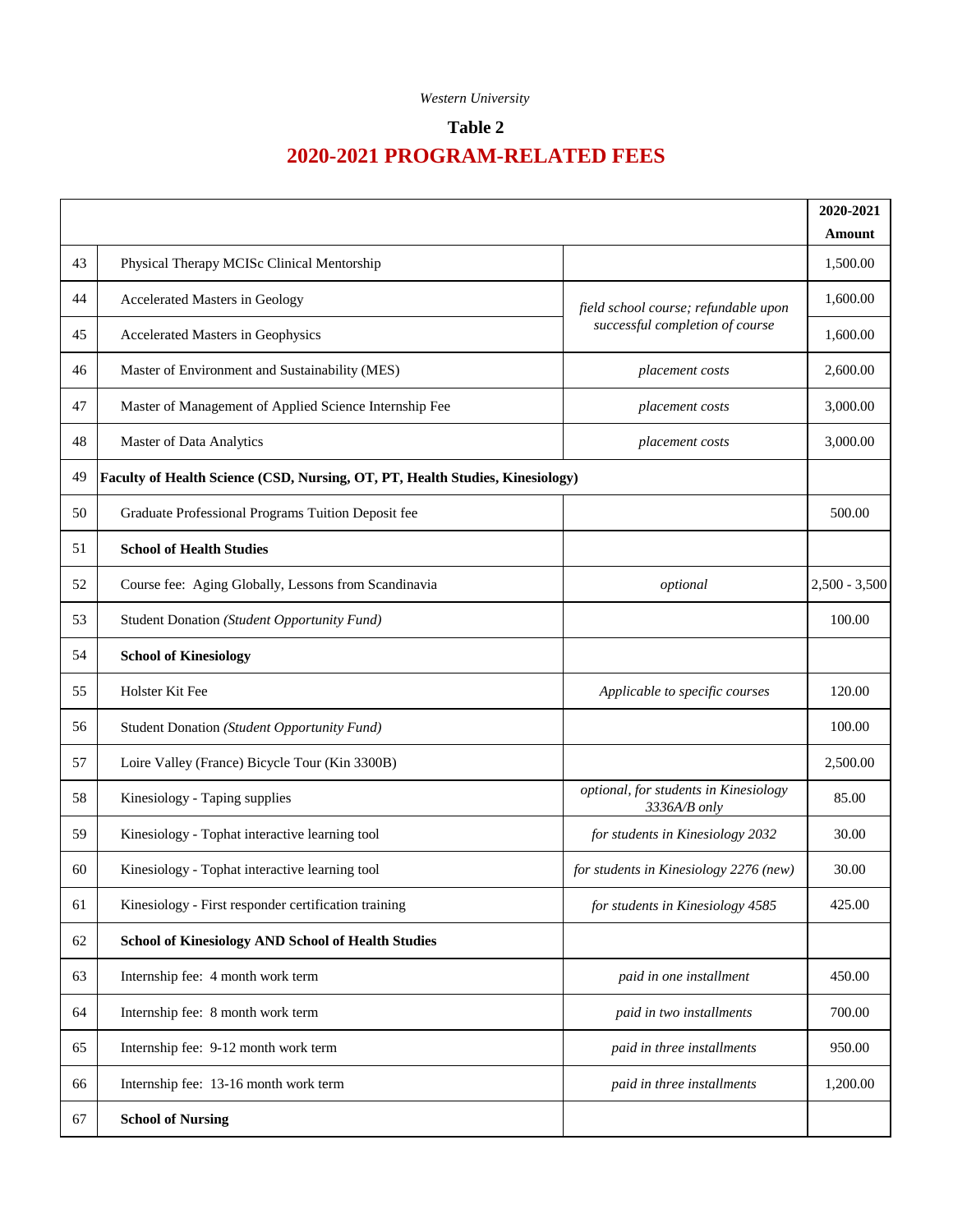## **Table 2**

|        |                                                                           |                                                        | 2020-2021   |
|--------|---------------------------------------------------------------------------|--------------------------------------------------------|-------------|
|        |                                                                           |                                                        | Amount      |
| 68     | Student Donation (Student Opportunity Fund)                               |                                                        | 100.00      |
| 69     | <b>School of Occupational Therapy</b>                                     |                                                        |             |
| 70     | Fit mask testing and Immunization check                                   | applicable to students in Year 1 of<br>MSc(OT) program | 80.00       |
| 71     | <b>School of Communication Sciences and Disorders</b>                     |                                                        |             |
| 72     | Laboratory and Clinic Kit fee                                             |                                                        | 300.00      |
| 73     | <b>Faculty of Information and Media Studies</b>                           |                                                        |             |
| 74     | Internship Fee, FIMS, Academic Internship                                 |                                                        | 125.00      |
| 75     | Internship Fee, MMJC, non-academic, Third-Term Internship                 |                                                        | 103.00      |
| 76     | Tuition Deposit, MMJC                                                     | non-refundable                                         | 412.00      |
| 77     | Tuition Deposit, Library and Info. Science (Graduate)                     | non-refundable                                         | 412.00      |
| 78     | <b>Student Donation</b>                                                   |                                                        | 50.00       |
| 79     | <b>Faculty of Law</b>                                                     |                                                        |             |
| 80     | <b>Computer Access Fee</b>                                                |                                                        | 75.00       |
| 81     | Tuition Deposit, JD program, Year 1 only                                  | non-refundable                                         | 500.00      |
| 82     | Tuition Deposit, LLM and MSL programs, new students only                  | non-refundable                                         | 500.00      |
| 83     | International Law Capstone Course field trip fee; Ottawa                  | optional                                               | 500-600     |
| 84     | International Business Negotiations Course field trip fee; Ghent, Belgium | optional                                               | 1,700-2,200 |
| 85     | International Orgainzations Course field trip fee; Washington/NY          | optional                                               | 1,000-1,600 |
| 86     | 12Twenty                                                                  |                                                        | 35.00       |
| 87     | <b>Faculty of Medicine and Dentistry</b>                                  |                                                        |             |
| $88\,$ | Dental Kits                                                               | Year 1                                                 | 16,000.00   |
| 89     | Dental Kits                                                               | Year 2                                                 | 18,000.00   |
| 90     | Dental Kits                                                               | Year 3                                                 | 3,750.00    |
| 91     | Dental Kits                                                               | Year 4                                                 | 560.00      |
| 92     | Internationally Trained Dentists Program - Dental Kits                    | Year 2 - New                                           | 31,000.00   |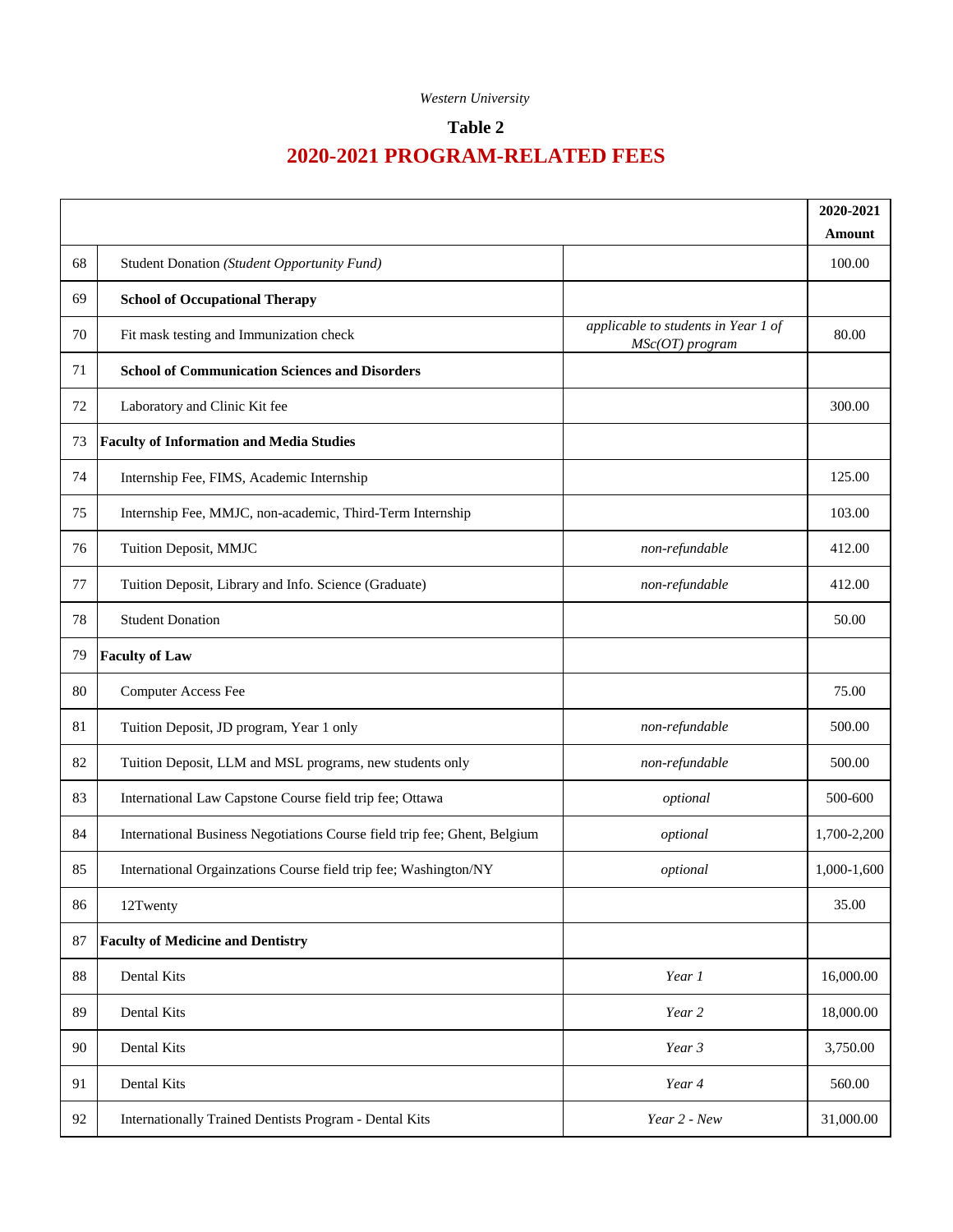## **Table 2**

|     |                                                                                                                                |                                                                           | 2020-2021 |
|-----|--------------------------------------------------------------------------------------------------------------------------------|---------------------------------------------------------------------------|-----------|
|     |                                                                                                                                |                                                                           | Amount    |
| 93  | Internationally Trained Dentists Program - Dental Kits                                                                         | Year 3                                                                    | n/a       |
| 94  | Internationally Trained Dentists Program - Dental Kits                                                                         | Year 4                                                                    | 560.00    |
| 95  | Tuition Deposit, Dentistry, Year 1 only                                                                                        | \$500 non-refundable                                                      | 1,000.00  |
| 96  | Tuition Deposit, Dentistry, Year 3, Internationally Trained Dentistry<br>(Tuition deposit \$4,950, Instrument deposit \$5,000) | \$500 non-refundable tuition deposit<br>instrument deposit non-refundable | n/a       |
| 97  | Instrument Deposit, Dentistry, Year 2, Internationally Trained Dentistry                                                       | non-refundable                                                            | 5,000.00  |
| 98  | Tuition Deposit, Medicine, Year 1 only                                                                                         | \$500 non-refundable                                                      | 1,000.00  |
| 99  | Tuition Deposit, Masters of Public Health                                                                                      | \$500 non-refundable                                                      | 950.00    |
| 100 | Visiting Medical Elective, Canadian Universities                                                                               | per elective                                                              | 100.00    |
| 101 | Visiting Medical Elective, International Universities                                                                          | per elective                                                              | 1,050.00  |
| 102 | Student Donation, Undergraduate BMSc                                                                                           | opt out option                                                            | 75.00     |
| 103 | <b>Faculty of Music</b>                                                                                                        |                                                                           |           |
| 104 | Music Lesson (2 term total)                                                                                                    | Applicable to specific courses                                            | 2,500.00  |
| 105 | Music - Audition Fee                                                                                                           |                                                                           | 70.00     |
| 106 | Music - Opera Workshop Fee                                                                                                     |                                                                           | 80.00     |
| 107 | Music - Music Education Instrument Fee                                                                                         |                                                                           | 50.00     |
| 108 | Music Performance String Instrument Bank Fee                                                                                   |                                                                           | 125.00    |
| 109 | Internship Fee - 4 month academic internship (0.5 credit), Western-sourced<br>position                                         | one instalment                                                            | 125.00    |
| 110 | <b>Student Donation (Gift Fund)</b>                                                                                            | opt out option                                                            | 100.00    |
| 111 | <b>Richard Ivey School of Business</b>                                                                                         |                                                                           |           |
| 112 | Tuition Deposit, MBA                                                                                                           | \$500 non-refundable                                                      | 5,000.00  |
| 113 | Tuition Deposit, Executive MBA Program (Canada)                                                                                | non-refundable                                                            | 3,000.00  |
| 114 | Tuition Deposit, Accelerated MBA                                                                                               | \$500 non-refundable                                                      | 5,000.00  |
| 115 | Executive MBA Program (Canada) Cancellation fee (withdrawal from<br>program within 30 days of the program start date)          | non-refundable                                                            | 5,000.00  |
| 116 | Tuition Deposit, HBA                                                                                                           | \$500 non-refundable                                                      | 2,000.00  |
| 117 | Tuition Deposit, MSc program                                                                                                   | \$500 non-refundable                                                      | 2,000.00  |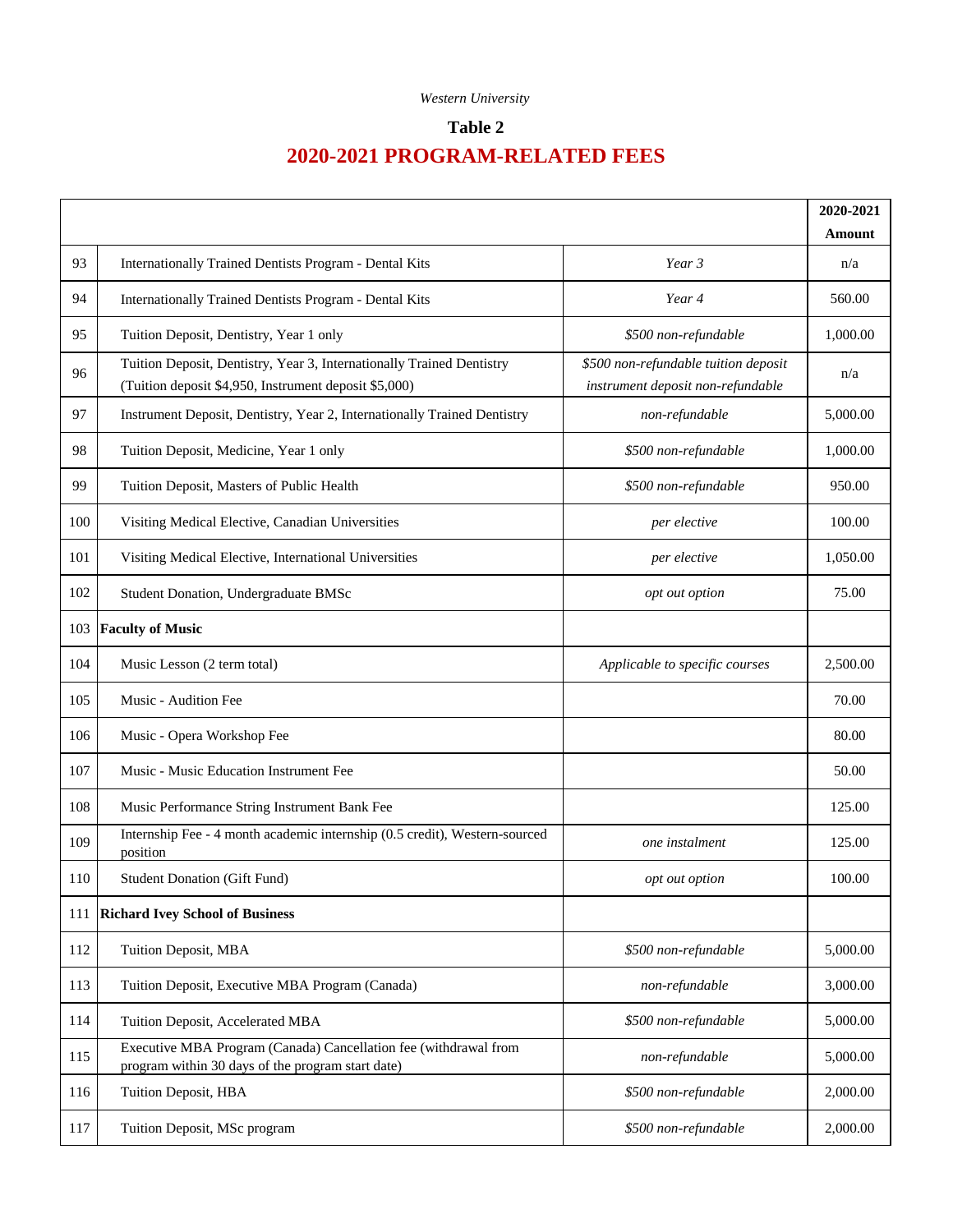## **Table 2**

|     |                                                                                        |                                                   | 2020-2021 |
|-----|----------------------------------------------------------------------------------------|---------------------------------------------------|-----------|
|     |                                                                                        |                                                   | Amount    |
| 118 | Tuition Deposit, PhD                                                                   | non-refundable                                    | 300.00    |
| 119 | Course Material Fees, MBA                                                              |                                                   | 2,795.00  |
| 120 | Course Material Fees, MBA (exchange students)                                          |                                                   | 437.50    |
| 121 | Course Material Fees, JD/MBA                                                           |                                                   | 2,470.00  |
| 122 | Course Material Fees, Direct MBA                                                       |                                                   | 1,550.00  |
| 123 | Pre Business Custom Course Material Fees                                               | See Ivey Custom Course Material Fees<br>2020-2021 |           |
| 124 | <b>HBA 1 Custom Course Material Fees</b>                                               | See Ivey Custom Course Material Fees<br>2020-2021 |           |
| 125 | <b>HBA 2 Custom Course Material Fees</b>                                               | See Ivey Custom Course Material Fees<br>2020-2021 |           |
|     | 126 Effective May 2020                                                                 |                                                   |           |
| 127 | MSc Business Analytics Course Material Fees (Winter 2020 Intake)                       | Fall 2020 & Winter 2021 terms                     | 650.00    |
| 128 | MSc International Business Course Material Fees (Winter 2020 & Winter<br>2021 Intakes) | Fall 2020 & Winter 2021 terms                     | 650.00    |
| 129 | <b>Effective for September 2020 intake</b>                                             |                                                   |           |
| 130 | MSc Business Analytics Course Material Fees                                            | Fall 2020 & Winter 2021 terms                     | 650.00    |
| 131 | MSc Digital Management Course Material Fees                                            | Fall 2020 & Winter 2021 terms                     | 905.00    |
| 132 | <b>Faculty of Science</b>                                                              |                                                   |           |
| 133 | For internships commencing May 2016 and beyond:                                        |                                                   |           |
| 134 | Internship Fee - 4 month work term                                                     | one instalment                                    | 450.00    |
| 135 | Internship Fee - 8 month work term                                                     | 2 installments of \$350 each                      | 700.00    |
| 136 | Internship Fee - 12 month work term                                                    | three installments of approx \$316.67<br>each     | 950.00    |
| 137 | Internship Fee - 16 month work term                                                    | four installments of \$300 each                   | 1,200.00  |
| 138 | <b>Student Donation</b>                                                                |                                                   | 75.00     |
| 139 | <b>Faculty of Social Science</b>                                                       |                                                   |           |
| 140 | MOS 4410 Strategic Management Hong Kong field trip fee                                 | approximate cost; optional                        | 1,500.00  |
| 141 | For internships commencing May 2016 and beyond:                                        |                                                   |           |
| 142 | Internship Fee - 4 month academic internship (0.5 credit), Western-sourced<br>position | one instalment                                    | 125.00    |